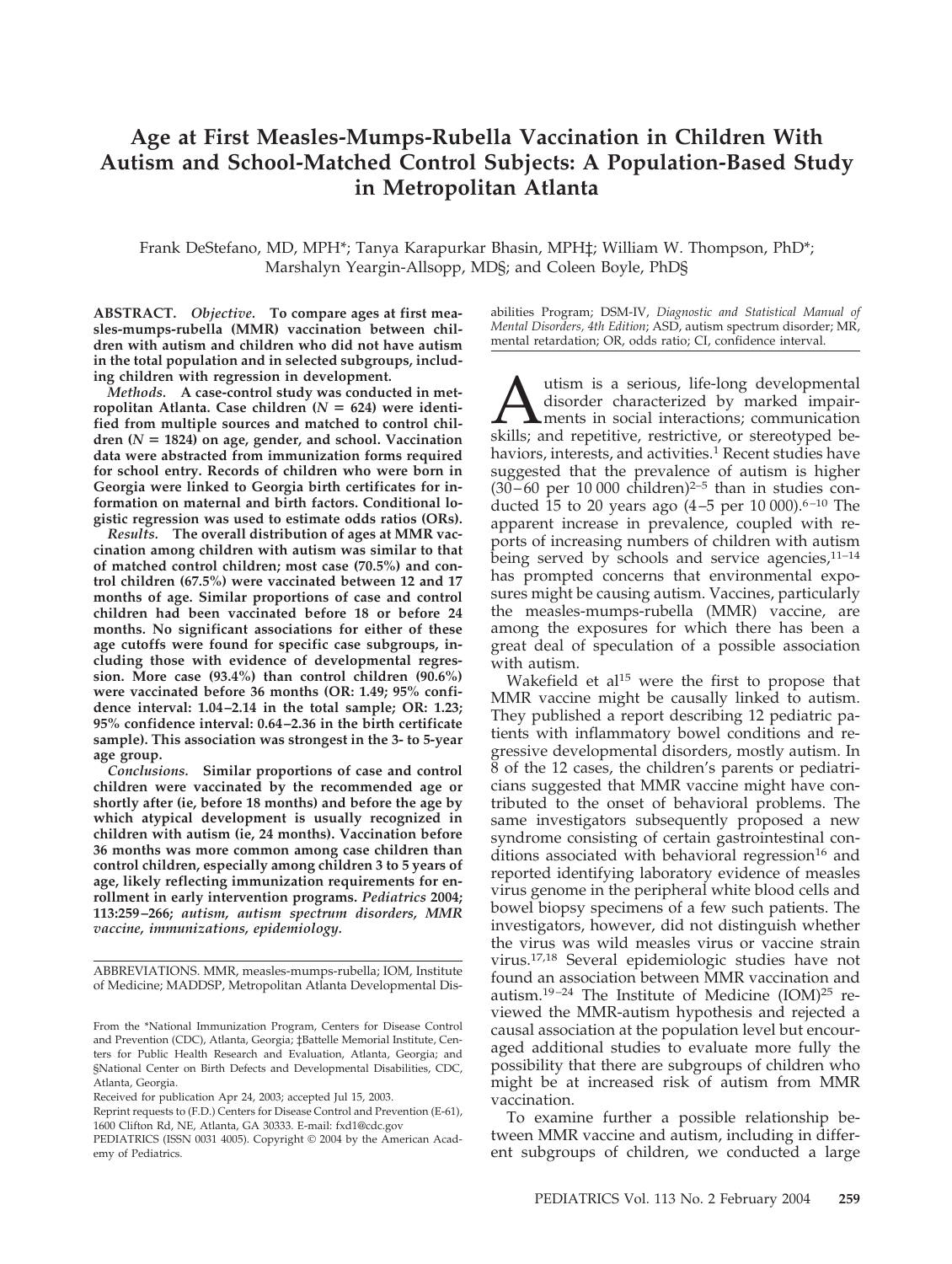case-control study in metropolitan Atlanta in which we compared the MMR vaccination histories of a population-based sample of children with autism and schoolmatched control children who did not have autism.

# **METHODS**

#### **Study Population**

Children with autism were identified from the Metropolitan Atlanta Developmental Disabilities Surveillance Program (MADDSP), a multiple-source, population-based surveillance program that monitors the occurrence of selected developmental disabilities among children in the 5-county metropolitan Atlanta area.5,26 In 1996, the first year in which autism was included, MADDSP identified 987 children 3 to 10 years of age with autism, for a prevalence of 3.4 per 1000 children.<sup>5</sup> The autism cases were identified through screening and abstraction of source files at schools, hospitals, clinics, and specialty providers. Clinical psychologists with expertise in the diagnosis of autism reviewed the abstracted records according to a standardized coding scheme to determine the presence of behavioral characteristics consistent with the *Diagnostic and Statistical Manual of Mental Disorders, 4th edition* (DSM- $IV$ <sup>I</sup> criteria for autism spectrum disorders (ASDs). The study was approved by the Centers for Disease Control and Prevention's institutional review board. Because the activity was considered public health surveillance, parental consent was not required. Instead, permission to access records was obtained from each data source.

For the current study, case children were derived from the 987 children who were originally identified in the 1996 MADDSP prevalence year. During the period from 1999 through 2001, we were able to locate school records with the required immunization documents for 660 case children. We were not able to find school immunization records for the remaining children because the children had moved out of state, transferred to a school in a county that was not under MADDSP's jurisdiction, transferred to a private school that was not accessible by MADDSP, or were being home schooled. When a child moved or transferred, the child's permanent school record, including immunization form, was transferred to the child's new school. We were not able to quantify how many children were lost for each of these reasons because of incomplete record keeping at the schools. An additional 17 case children were excluded from the study because we could not identify matched control children for them.

We attempted to match 3 control children to each case child and were successful for 97% of the case children; the remaining case children had fewer matched control children. Control children were selected from regular education programs and were matched to case children based on age in 1996 (within 1 year), gender, and school of attendance at the time of abstraction. However, when a case child was attending a psychoeducational school, a special school for children with behavioral and developmental difficulties, control children were selected from the school in the child's residential area that the child would have attended had the child not had a disability. In addition, when a case child was in the last elementary grade level before middle school and was older than other children in his or her grade level, control children were selected from the middle school that the case child normally would have attended.

We excluded case and control children from the study when they were missing a vaccination form (15 case children and 14 control children). We also excluded children with incomplete vaccination forms when the form did not list at least 1 diphtheriatetanus-pertussis vaccine by 2 years of age or at least 1 MMR vaccination at any age (4 case children and 1 control child). Children with a religious or medical exemption (1 case and 1 control) were not excluded from the study. After all exclusions, 624 case and 1824 control children remained in the study.

#### **Classification of Autism Subgroups**

The MADDSP data files were reviewed by a developmental pediatrician (M.Y.A.) to identify subgroups of children with potentially different susceptibilities to development of autism from an environmental exposure, such as MMR vaccine. These groups, which were not mutually exclusive, included 1) children without any indication of developmental delay before 12 months of age (ie, before the recommended age of the first MMR vaccination) or a preexisting condition, 2) children with any indication of loss of

age-appropriate developmental skills (regression) or appropriate skills that failed to progress (plateau), and 3) children with and children without coexisting mental retardation (MR). Children without any indication of developmental delay at  $\leq 1$  year of age were children who did not lack any speech at appropriate ages, including cooing and babbling, and were socially responsive in the first year of life (eg, cuddling, appropriate eye contact, responding to parents voices). Children without a preexisting condition included children who did not have a major birth defect, a co-occurring developmental disability, or a major perinatal or postnatal insult (eg, infection, injury) that could have contributed to developmental delays. Children without a preexisting condition and without evidence of delay before 1 year of age were grouped into a single category. MR was defined as an IQ of 70 or less on the most recent psychometric test. We also attempted to examine information on family history of autism spectrum conditions or other developmental disabilities, but this information was incomplete in the records and not useful for analysis.

#### **Vaccination History**

Trained abstractors collected vaccination histories for both case and control children from the standardized state immunization forms that are required for all children who attend school and early intervention programs in Georgia. The forms are placed in each student's permanent school file that is kept at the school where the child is enrolled. During the period in which children in our study would have enrolled in school, Georgia law required at least 1 dose of measles, mumps, and rubella vaccines, usually administered at 15 months of age as the combined MMR vaccine. Vaccination was also required for enrollment in preschool special education programs for 3- to 5-year-old children with disabilities.

#### **Other Data Collection**

For children with autism, additional developmental disability– related information was obtained from MADDSP data files. This included information on the presence of other developmental disabilities, epilepsy, and IQ level (for categorization of MR). In addition, we identified major birth defects among the case children by matching with Centers for Disease Control and Prevention's Metropolitan Atlanta Congenital Defects Program, a population-based surveillance program of major birth defects that covers the same geographic area.27

For all case and control children, we obtained demographic information, including date of birth, gender, race, and birth state, from the birth certificate or registration form that is kept in each child's permanent school record. We matched 355 (56%) case and 1020 (56%) control children to Georgia state birth certificate records, which allowed us to obtain additional information, such as each child's birth weight and gestational age and the mother's parity, age, race, and education.

#### **Statistical Analyses**

Determining exposure–disease associations requires knowledge of dates of exposure and onset of illness. Autism, however, usually does not have a well-demarcated date of onset. Other studies have tried to address the possible relationship to MMR vaccination by examining the temporal relationship between vaccination and onset of initial parental concern, date of first diagnosis of autism, or onset of regression (if present). We had incomplete information on these events, so we compared the distribution of ages at first MMR vaccination between case and control children. The assumption implicit in this exposure comparison is that if the MMR vaccine increases the risk of autism, which usually develops before 24 months of age, then children who are vaccinated at younger ages would have a higher risk of developing autism. The age at exposure was examined in a number of ways. First, we compared the overall distributions of age at vaccination. We then analyzed associations using 3 specific age cutoffs:  $1$ ) <18 months of age, as an indicator of "on-time" vaccination according to the recommended vaccination schedule for MMR vaccine<sup>28</sup>; 2) <24 months of age, the age by which atypical development has become apparent in most children with autism<sup>23,29-32</sup>; and 3) <36 months of age, the age by which autistic characteristics must have developed to meet DSM-IV criteria for autism.1

We used the  $\chi^2$  statistic for categorical comparisons of the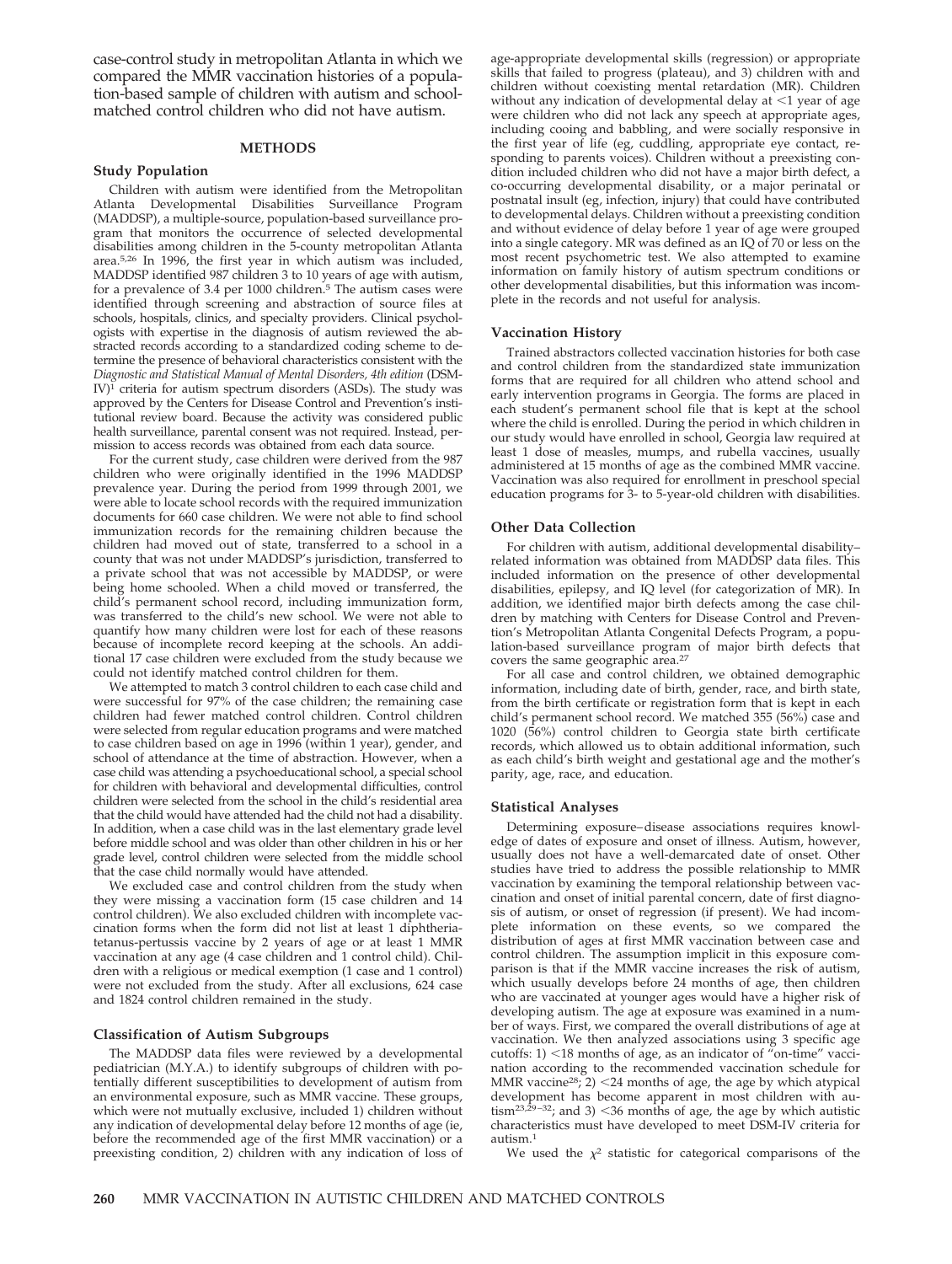characteristics of case and control children. We compared the overall distributions of ages at first MMR vaccination using a likelihood ratio test in a conditional logistic regression model stratified by matched sets in which age at vaccination was included as a categorical variable with 5 age categories. We also used conditional logistic regression models to estimate the odds ratios (ORs) for the association between autism and age at MMR vaccination dichotomized according to the 3 prespecified age cutoffs (18 months, 24 months, and 36 months).

In the subgroup of children that we matched to birth certificate files, we were able to adjust for additional factors. Potential confounding variables were evaluated individually for their association with autism case status. Those with a  $P < 0.20$  were included as covariables in conditional logistic regression models to estimate adjusted ORs.<sup>33</sup> In analyses stratified by birth or maternal characteristics, we were not able to maintain the matched sets in the analysis. However, we did include the matching factors (age, gender, and school) as covariables in the regression models.

#### **RESULTS**

# **Case Selection**

The 624 case children included in the analysis and the 363 excluded case children were similar with respect to age and gender (Table 1). Although a somewhat larger proportion of included (60%) than excluded (56%) case children had evidence of MR, this difference was not statistically significant.

### **Clinical Features of Autism Cases**

Among the 624 case children, 378 had MR, 31 had cerebral palsy, 8 had visual impairment, 7 had hearing loss, 49 had epilepsy, and 31 had congenital malformations. A total of 234 cases were identified with at least 1 preexisting condition (eg, congenital malformation, metabolic disorder, fetal alcohol syndrome, intraventricular hemorrhage) or indications of developmental delay before 1 year of age. On the basis of record review, we identified 80 case children with evidence of regression or plateau in developmental milestones after 12 months of age

### **Demographic Characteristics of Case Children and Matched Control Children**

In the total sample, case and control children were matched appropriately on age and gender, with a preponderance of boys in both groups (Table 2). The racial distributions were also fairly similar, although a larger proportion of control (10%) than case ( $6\%$ ) children were classified as "other" race and both groups had an appreciable number for which race information was missing.

**TABLE 1.** Comparison of Demographic Characteristics and Cognitive Levels Between Included and Excluded Autism Case Children

| Characteristic     | Included Cases<br>$(N = 624)$     |    | Excluded Cases<br>$(N = 363)$ |               |  |
|--------------------|-----------------------------------|----|-------------------------------|---------------|--|
|                    | $\frac{0}{0}$<br>$\boldsymbol{n}$ |    | $\boldsymbol{n}$              | $\frac{0}{0}$ |  |
| Age group $(y)$    |                                   |    |                               |               |  |
| $3 - 5$            | 214                               | 34 | 131                           | 36            |  |
| $6 - 10$           | 410                               | 66 | 232                           | 64            |  |
| Gender             |                                   |    |                               |               |  |
| Male               | 500                               | 80 | 292                           | 80            |  |
| Female             | 124                               | 20 | 71                            | 20            |  |
| Mental retardation |                                   |    |                               |               |  |
| Yes                | 376                               | 60 | 205                           | 56            |  |
| No                 | 248                               | 40 | 158                           | 44            |  |

The similarities in age and gender were also observed in the 355 case and 1020 control children who were matched to the Georgia birth certificate files (Table 2). In this subsample, the racial distributions of case and control children were the same and no children had missing race data. Using data that were available only in the birth certificate files, we did find several differences between case and control children. Compared with control children, case children were significantly  $(P < .05)$  more likely to have had a low birth weight and to have been the product of a multiple-birth pregnancy. At the time of delivery, mothers of case children tended to be older and to have had higher levels of education.

#### **Comparisons of Ages at MMR Vaccination**

The overall distributions of ages at first MMR vaccination were similar  $(P = .22)$  for case and control children (Fig 1). Most case (70.5%) and control (67.5%) children were vaccinated between 12 and 17 months of age.

When we performed the analyses dichotomizing age at vaccination, we found that vaccination before 18 months or 24 months of age was not associated with case status, either overall or in the different gender or age subgroups (Table 3). Using a 36-month cutoff, more case children (93%) than control children (91%) were vaccinated before 36 months of age (OR: 1.49; 95% confidence interval [CI]: 1.04–2.14); the association was strongest in children 3-to-5 years of age (OR: 2.34; 95% CI: 0.99–5.54). Although the OR was higher among boys than among girls, the gender-specific ORs were not significantly different (likelihood ratio test  $P$ -value = 0.27 for the interaction of gender and age at vaccination  $<36$  months).

In the analyses using the birth certificate subsample, we were able to adjust for potential confounding variables. All of the ORs were lower than those in the total sample, except those for the 3- to 5-year age group vaccinated before 24 months or before 36 months (Table 3). However, because of the smaller size of the birth certificate sample, the 95% CIs for all age categories were wider and included 1.0. Although the birth certificate sample results in Table 3 were adjusted for maternal and birth characteristics, the ORs were not different from unadjusted results for the birth certificate sample (data not shown), indicating that there was little to no confounding effect by these factors.

## **Results for Subgroups of Case Children**

When we performed analyses within the nonmutually exclusive clinical subgroups of case children, we found no associations with vaccination before 18 months or 24 months of age among cases without preexisting conditions before 1 year of age, case children with regression or plateau, and case children with and without MR (Table 4). Using a 36-month age cutoff, the ORs in all subgroups of case children were above 1.0, but only the OR among case children without MR had a CI that excluded 1.0. None of the adjusted results using the birth certificate sample was statistically significant. In the birth certificate sample, however, only 3 case children without men-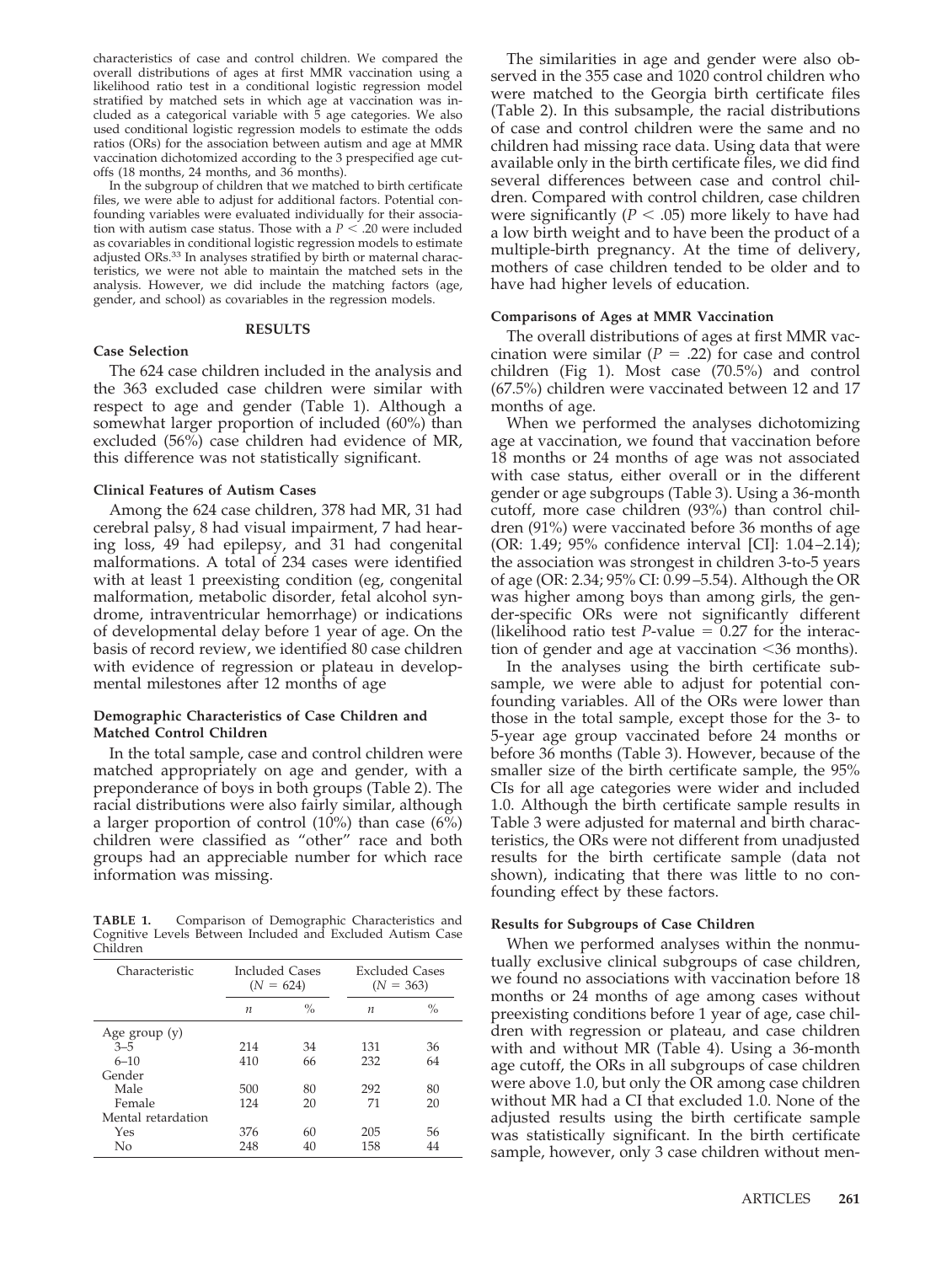| Characteristics of Cases and Control Subjects in the Total Sample and the Birth Certificate Sample<br>TABLE 2. |
|----------------------------------------------------------------------------------------------------------------|
|----------------------------------------------------------------------------------------------------------------|

| Variable Category      |                  | <b>Total Sample</b> |               |               |          | <b>Birth Certificate Sample</b> |                |                           |  |
|------------------------|------------------|---------------------|---------------|---------------|----------|---------------------------------|----------------|---------------------------|--|
|                        | Controls         |                     |               | Cases         |          | Controls                        |                | Cases                     |  |
|                        | $\boldsymbol{n}$ | $\frac{0}{0}$       | $\mathfrak n$ | $\frac{0}{0}$ | $\it n$  | $\frac{0}{0}$                   | $\it n$        | $\%$                      |  |
| Age (y) in 1996        |                  |                     |               |               |          |                                 |                |                           |  |
| $3 - 5$                | 623              | 34                  | 214           | 34            | 376      | 37                              | 127            | 36                        |  |
| $6 - 10$               | 1201             | 66                  | 410           | 66            | 644      | 63                              | 228            | 64                        |  |
| Gender                 |                  |                     |               |               |          |                                 |                |                           |  |
| Male                   | 1462             | 80                  | 500           | 80            | 809      | 79                              | 282            | 79                        |  |
| Female                 | 362              | 20                  | 124           | 20            | 211      | 21                              | 73             | 21                        |  |
| Race                   |                  |                     |               |               |          |                                 |                |                           |  |
| White                  | 918              | 50                  | 333           | 53            | 571      | 56                              | 199            | 56                        |  |
| <b>Black</b>           | 636              | 35                  | 230           | 37            | 384      | 38                              | 137            | 39                        |  |
| Other                  | 174              | 10                  | 40            | 6             | 65       | 6                               | 19             | 5                         |  |
| Missing                | 96               | 5                   | 21            | 3             | $\Omega$ | $\mathbf{0}$                    | $\theta$       | $\boldsymbol{0}$          |  |
| Maternal age (y)       |                  |                     |               |               |          |                                 |                |                           |  |
| $<$ 20                 |                  |                     |               |               | 95       | 9                               | 15             | 4                         |  |
| $20 - 34$              |                  |                     |               |               | 803      | 79                              | 280            | 79                        |  |
| $35+$                  |                  |                     |               |               | 122      | 12                              | 60             | 17                        |  |
| Maternal education (y) |                  |                     |               |               |          |                                 |                |                           |  |
| $\leq 12$              |                  |                     |               |               | 466      | 46                              | 135            | 38                        |  |
| $13 - 15$              |                  |                     |               |               | 253      | 25                              | 100            | 28                        |  |
| $16+$                  |                  |                     |               |               | 301      | 30                              | 120            | 34                        |  |
| Birth weight (g)       |                  |                     |               |               |          |                                 |                |                           |  |
| $0 - 1499$             |                  |                     |               |               | 11       | $\mathbf{1}$                    | 12             | $\ensuremath{\mathsf{3}}$ |  |
| 1500-2499              |                  |                     |               |               | 52       | 5                               | 37             | 10                        |  |
| $2500+$                |                  |                     |               |               | 957      | 94                              | 306            | 86                        |  |
| Multiplicity           |                  |                     |               |               |          |                                 |                |                           |  |
| Singleton              |                  |                     |               |               | 990      | 97                              | 329            | 93                        |  |
| $Twin+$                |                  |                     |               |               | 30       | 3                               | 26             | $\overline{7}$            |  |
| Parity                 |                  |                     |               |               |          |                                 |                |                           |  |
| First born             |                  |                     |               |               | 452      | 44                              | 149            | 42                        |  |
| Second or higher       |                  |                     |               |               | 560      | 55                              | 204            | 57                        |  |
| Missing                |                  |                     |               |               | 8        | $\mathbf{1}$                    | $\overline{2}$ | $\mathbf{1}$              |  |
| Total                  | 1824             | 100                 | 624           | 100           | 1020     | 100                             | 355            | 100                       |  |



**Fig 1.** Age at first MMR vaccination by case status for total sample.

tal retardation were vaccinated after 36 months of age, resulting in a highly unstable OR estimate for this subgroup.

# **Results According to Race, Birth Weight, and Maternal Characteristics**

We further examined associations according to selected maternal and birth characteristics that were available from the birth certificate files. For vaccination before 18 months or 24 months of age, all of the ORs according to different categories of race, birth

weight, maternal age, and maternal education were  $1.0$  (Table 5). For the 36-month cutoff, there were suggestions of possible associations within the subgroups of children whose mothers were older or had more years of education, but the CIs were very wide and included 1.0.

#### **DISCUSSION**

In this population-based study in a large US metropolitan area, we found that the overall distribution of ages at first MMR vaccination among children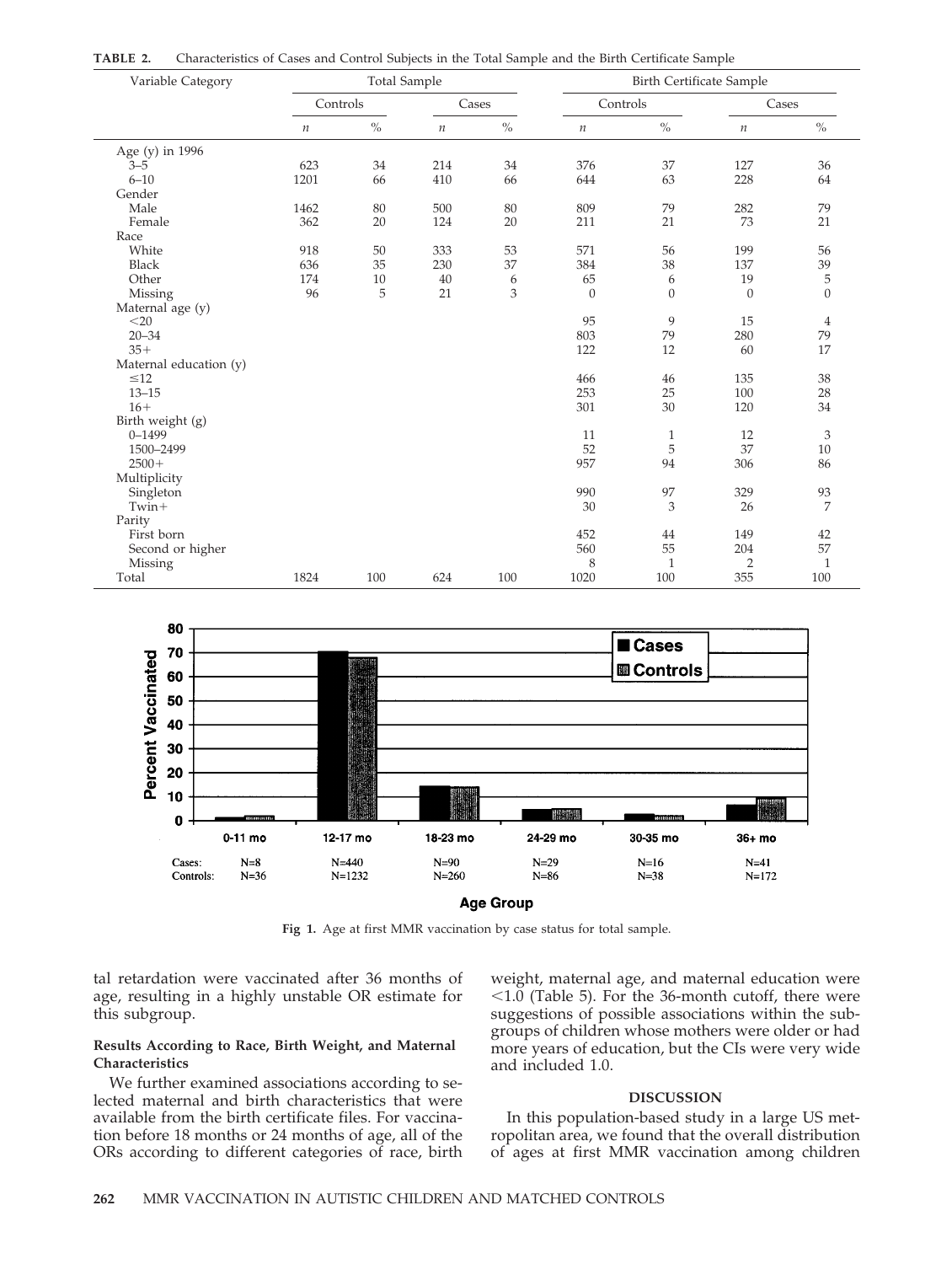**TABLE 3.** Association Between Age at First MMR Vaccination and Autism Case Status for the Total Sample and the Birth Certificate Sample and According to Gender and Age

| Sample                               | Case Subgroup                | Cases      | $<$ 18 Months,<br>OR (95% CI)            | $<$ 24 Months,<br>OR (95% CI)              | $<$ 36 Months,<br>OR (95% CI)               |
|--------------------------------------|------------------------------|------------|------------------------------------------|--------------------------------------------|---------------------------------------------|
| Total sample<br>Unadjusted analyses* | All cases<br><b>Boys</b>     | 624<br>500 | $1.12(0.91 - 1.38)$<br>$1.22(0.97-1.54)$ | $1.21(0.93 - 1.57)$<br>$1.29(0.96 - 1.73)$ | $1.49(1.04 - 2.14)$<br>$1.67(1.10-2.53)$    |
|                                      | Girls                        | 124        | $0.83(0.52 - 1.30)$                      | $0.96(0.55 - 1.68)$                        | $1.06(0.51 - 2.20)$                         |
|                                      | Aged $3-5y$<br>Aged $6-10$ y | 214<br>410 | $1.08(0.73 - 1.60)$<br>$1.14(0.90-1.46)$ | $1.66(0.95 - 2.92)$<br>$1.10(0.82 - 1.49)$ | $2.34(0.99 - 5.54)$<br>$1.33(0.89 - 1.98)$  |
| Birth certificate sample             | All cases                    | 311        | $0.93(0.66 - 1.30)$                      | $0.99(0.63 - 1.55)$                        | $1.23(0.64 - 2.36)$                         |
| Adjusted analysest                   | <b>Boys</b>                  | 243        | $0.94(0.65-1.38)$                        | $1.01(0.61 - 1.67)$                        | $1.64(0.77-3.49)$                           |
|                                      | Girls                        | 68         | $0.79(0.33 - 1.86)$                      | $0.84(0.26 - 2.77)$                        | $0.24(0.04-1.47)$                           |
|                                      | Aged $3-5y$<br>Aged $6-10$ y | 112<br>199 | $0.77(0.39-1.50)$<br>$0.98(0.65 - 1.47)$ | $1.67(0.60-4.67)$<br>$0.87(0.51 - 1.46)$   | $2.63(0.51 - 13.45)$<br>$1.09(0.52 - 2.30)$ |

\* Conditional logistic regression model stratified by the matching variables (age, gender, school).

† Conditional logistic regression model stratified by the matching variables (age, gender, school) and adjusted for birth weight, multiple gestation, maternal age, and maternal education. The number of cases (N = 311) is less than the number of cases with birth certificate data because some cases had no matched controls with birth certificate data.

**TABLE 4.** Associations Between Age at First MMR Vaccination and Autism Case Status Within Selected Clinical Subgroups of Cases for the Total Sample and the Birth Certificate Sample

| Sample                         | Case Subgroup                                   | Cases | $<$ 18 Months,<br>OR (95% CI) | $<$ 24 Months,<br>OR (95% CI) | $<$ 36 Months,<br>OR (95% CI) |
|--------------------------------|-------------------------------------------------|-------|-------------------------------|-------------------------------|-------------------------------|
| Total sample                   | No preexisting conditions $\leq 1$ y $\ddagger$ | 390   | $1.07(0.83 - 1.39)$           | $1.14(0.82 - 1.59)$           | $1.51(0.96 - 2.37)$           |
| Unadjusted analyses*           | Regression or plateau                           | 80    | $1.37(0.78 - 2.41)$           | $1.30(0.64 - 2.66)$           | $1.45(0.54 - 3.93)$           |
|                                | With MR§                                        | 376   | $1.06(0.82 - 1.38)$           | $1.09(0.79 - 1.51)$           | $1.21(0.79-1.84)$             |
|                                | Without MR                                      | 248   | $1.23(0.87-1.73)$             | $1.46(0.93 - 2.30)$           | $2.45(1.20 - 5.00)$           |
| Birth certificate sample       | No Preexisting Conditions $\leq 1$ yt           | 187   | $1.05(0.68 - 1.61)$           | $1.02(0.56 - 1.86)$           | $1.82(0.77-4.31)$             |
| Adjusted analyses <sup>+</sup> | Regression or Plateau                           | 31    | $0.83(0.23 - 3.09)$           | $0.41(0.07-2.29)$             | $0.69(0.14-3.30)$             |
|                                | With MR§                                        | 179   | $1.13(0.72 - 1.79)$           | $0.96(0.54 - 1.71)$           | $0.82(0.38-1.79)$             |
|                                | Without MR                                      | 132   | $0.68(0.40-1.16)$             | $1.02(0.47 - 2.22)$           | $3.55(0.74 - 17.07)$          |

\* Conditional logistic regression model stratified by the matching variables (age, gender, school).

† Conditional logistic regression model stratified by the matching variables (age, gender, school) and adjusted for birth weight, multiple gestation, maternal age, and maternal education.

‡ Includes children without any indication of developmental delay at 12 months, a major defect, co-occurring developmental disability, or a major perinatal or postnatal insult.

§ Defined as an IQ of  $\leq 70$  on the most recent psychometric test.

**TABLE 5.** Associations Between Age at First MMR Vaccination and Autism Case Status According to Race, Birth Weight, and Maternal Characteristics in the Birth Certificate Sample

| Characteristic     | Category      | Cases | $<$ 18 Months,<br>OR* (95% CI) | $<$ 24 Months.<br>$OR^*$ (95% CI) | $<36$ Months.<br>$OR^*$ (95% CI) |
|--------------------|---------------|-------|--------------------------------|-----------------------------------|----------------------------------|
| Race               | White/other   | 218   | $0.87(0.59 - 1.27)$            | $0.77(0.44 - 1.35)$               | $0.89(0.40-1.95)$                |
|                    | Black         | 137   | $0.83(0.54 - 1.27)$            | $0.98(0.58-1.66)$                 | $1.68(0.82 - 3.47)$              |
| Maternal age       | $<$ 35 y      | 295   | $0.90(0.67-1.22)$              | $0.91(0.61 - 1.35)$               | $1.23(0.71 - 2.11)$              |
|                    | $35 + y$      | 60    | $0.53(0.24 - 1.17)$            | $0.59(0.16 - 2.23)$               | $2.64(0.22 - 31.72)$             |
| Maternal education | $<16$ y       | 235   | $0.94(0.68 - 1.30)$            | $0.94(0.62 - 1.41)$               | $1.18(0.67 - 2.07)$              |
|                    | $16+$ v       | 120   | $0.60(0.33 - 1.09)$            | $0.61(0.21 - 1.74)$               | $2.76(0.48 - 15.87)$             |
| Birth weight       | $<$ 2500 g    | 49    | $0.50(0.20-1.25)$              | $0.48(0.15-1.55)$                 | $1.41(0.29 - 6.86)$              |
|                    | $\geq$ 2500 g | 306   | $0.91(0.67-1.23)$              | $0.93(0.62 - 1.39)$               | $1.26(0.71 - 2.24)$              |

\* OR (95% CI) from unconditional logistic regression model adjusted for age, gender, school, and all factors listed in table.

with autism was similar to that of school-matched control children who did not have autism. Our hypothesis was that earlier age at vaccination, ie, before a possible critical time window for autism development, might be associated with an increased risk for autism. When we analyzed associations according to different age cutoffs, we found that similar proportions of case and control children had been vaccinated before 18 months or before 24 months of age. No significant associations for either of these age cutoffs were found for specific subgroups of case children, including children with some indication of regression or plateau in development, the group of most concern based on the clinical reports of Wakefield et al.15 Vaccination before 36 months of age was more common among case children than control children, although only a small proportion of children in either group received their first MMR vaccination after 36 months of age.

We compared the distribution of ages at vaccination between case and control children because we lacked an unvaccinated comparison group and we had incomplete information for determining date of onset of autism. Determining onset of autism, however, is difficult even under the best of circumstances. In most instances, brain abnormalities associated with autism probably occur prenatally,<sup>34-36</sup> but parents might not become aware of their chil-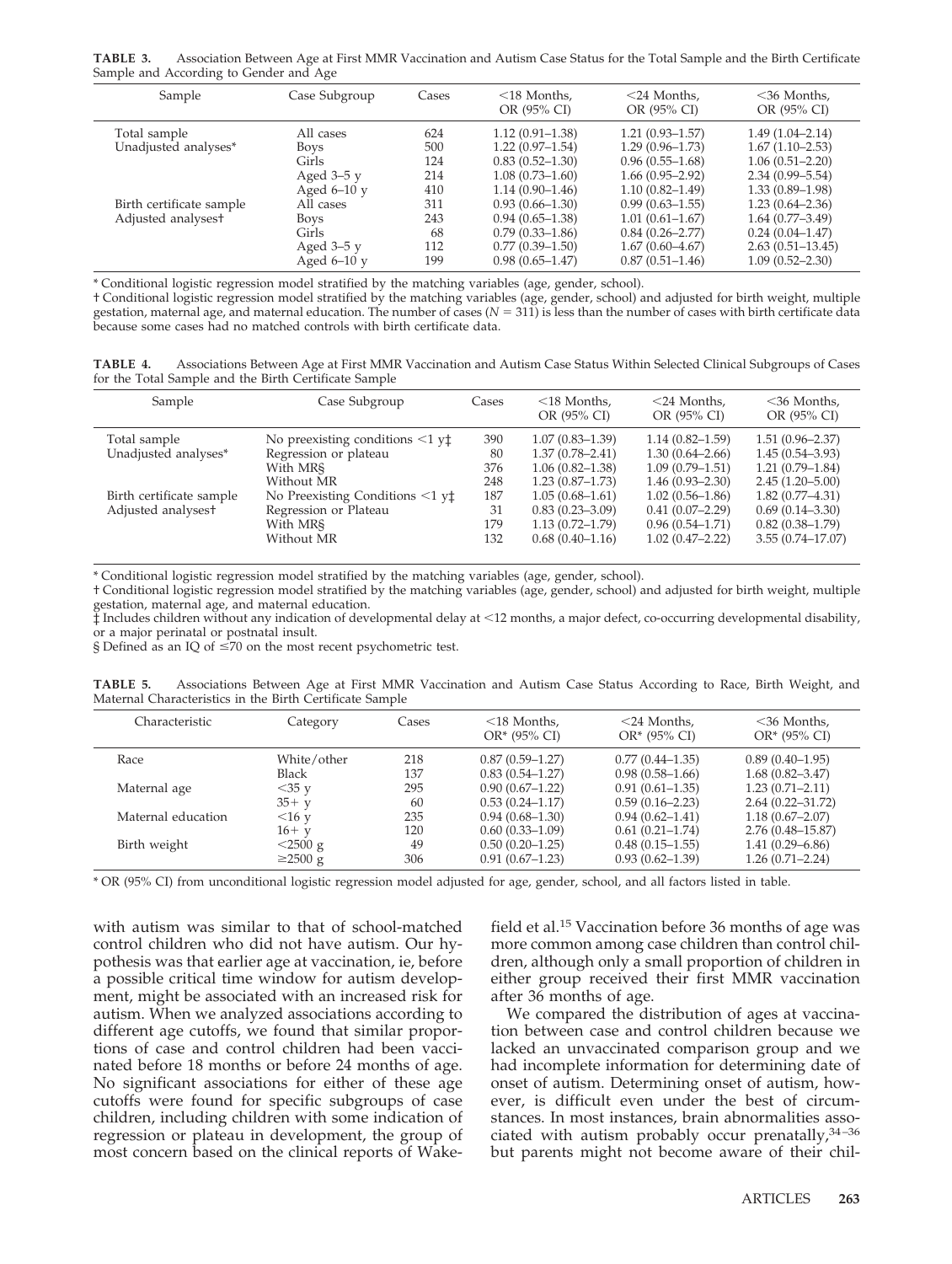dren's problems until later in life, when communication delays and characteristic behaviors become apparent. Analyses of videotapes made of children before ASD diagnosis indicate that identifying onset of developmental problems is very difficult, especially retrospectively,<sup>37,38</sup> and that children who were reported as losing skills often had abnormal behaviors before the time when the loss was first noted.32,39

The US vaccination schedule recommends that the first dose of MMR vaccine be administered between 12 and 15 months of age.<sup>28</sup> Thus, our results for vaccination before 18 months of age evaluated possible increased risks of autism associated with vaccination by or shortly after the recommended age. Parental concerns about development or the first indications of atypical development usually occur before 24 months of age in children with autism,23,30–32,40 and developmental regression, if it occurs, usually is noted between 12 and 24 months of age.23,41–43 In Wakefield's case series, 10 of the 12 children had ASD and 9 (90%) of the ASD cases had atypical behaviors noted by 21 months of age.15 Thus, we would expect that exposures that could be causally associated with autism would most likely occur before 24 months of age.

To meet DSM-IV criteria for autism, some manifestation of atypical development must be apparent before 36 months of age.<sup>1</sup> Of the 41 case children who were vaccinated after 36 months of age in our study, 32 (78%) had documented delays in development before 36 months of age. Rather than representing causal relationships, associations with the 36-month cutoff would be more likely than associations with earlier age cutoffs to have been influenced by factors related to the evaluation, management, and treatment of the child. For example, case children might have been more likely than control children to have been vaccinated as a requirement for enrollment in early intervention or preschool special education programs. This possibility is supported by the finding that the difference between case and control children in the proportion vaccinated before 36 months of age was strongest in the 3- to 5-year-old age group. In 1991, the Individuals with Disabilities Education Act<sup>11</sup> mandated the provision of special education programs for children with autism beginning at approximately 36 months of age. Thus, the case children who were 3 to 5 years of age in 1996 would have been most affected by the Individuals with Disabilities Education Act special education requirement and 98% of these children had been enrolled in preschool special education programs.

In addition to being a large, population-based study, our study had a number of other strengths. We included a detailed review of case records by a panel of autism experts to confirm the case definition for autism according to DSM IV criteria. We were able to obtain additional clinical information that allowed us to evaluate associations within subgroups of case children according to developmental course (eg, regression) or presence of other coexisting conditions (eg, MR). We ascertained vaccination histories from standard immunization forms, eliminating possible recall bias. Information bias was fur-

ther reduced by the fact that the clinical and behavioral data and the vaccination data came from independent record sources and the information on both exposure and outcome was recorded before the publicity about a possible association between MMR and autism. Furthermore, by linking with birth records, we were able to evaluate and control for potential confounding by demographic and birth characteristics.

Although the original group of 987 autism case children identified by MADDSP in 1996 probably was a fairly complete enumeration of cases in metropolitan Atlanta, we were able to locate vaccination records for only approximately two thirds of these children during 1999 through 2001. This is primarily because when a child moved or changed schools, the permanent school record was transferred to the child's new school and we did not have access to records for children who were no longer attending a school in a metropolitan Atlanta public school district that participates in MADDSP. Thus, factors related to moving or changing schools might have influenced our results. However, we did not find any significant differences in demographic characteristics or cognitive level between case children who were included and those who were excluded from the study.

Among case and control children whose records we were able to match with Georgia birth certificate files, we performed a subanalysis to evaluate possible confounding by differences in birth and maternal characteristics. For the most part, the results were not greatly different from those in the total sample. The differences that were noted were predominantly of lower ORs in the birth certificate sample. These differences seemed to be primarily a result of restricting the analysis to children who were born in Georgia and could be matched to a state birth certificate and not to confounding by maternal or birth characteristics. Thus, the differences between the 2 samples could represent random fluctuation or a possible bias related to being born outside Georgia.

A number of other epidemiologic studies have failed to find an association between MMR vaccination and autism.19–24 A recent retrospective cohort study from Denmark is particularly persuasive.<sup>24</sup> The study contained data on more than half a million Danish children, including nearly 100 000 who had not been vaccinated with MMR. Through linkages of various national registries and medical databases, the study found that the relative risk associated with MMR was 0.92 (0.68–1.24) for autistic disorder and 0.83 (0.65–1.07) for other ASDs. An Immunization Safety Review Committee of the IOM<sup>25</sup> reviewed the epidemiologic and other evidence on MMR vaccine and risk for ASDs and concluded that the evidence favors rejection of a causal relationship at the population level. Other review panels have reached similar conclusions.44,45 The IOM committee, however, did recommend additional studies to evaluate potential high-risk subgroups of children.

The caveat by IOM relates primarily to "autistic enterocolitis," which has been proposed by Wakefield and colleagues<sup>16,18</sup> to be a new clinical syn-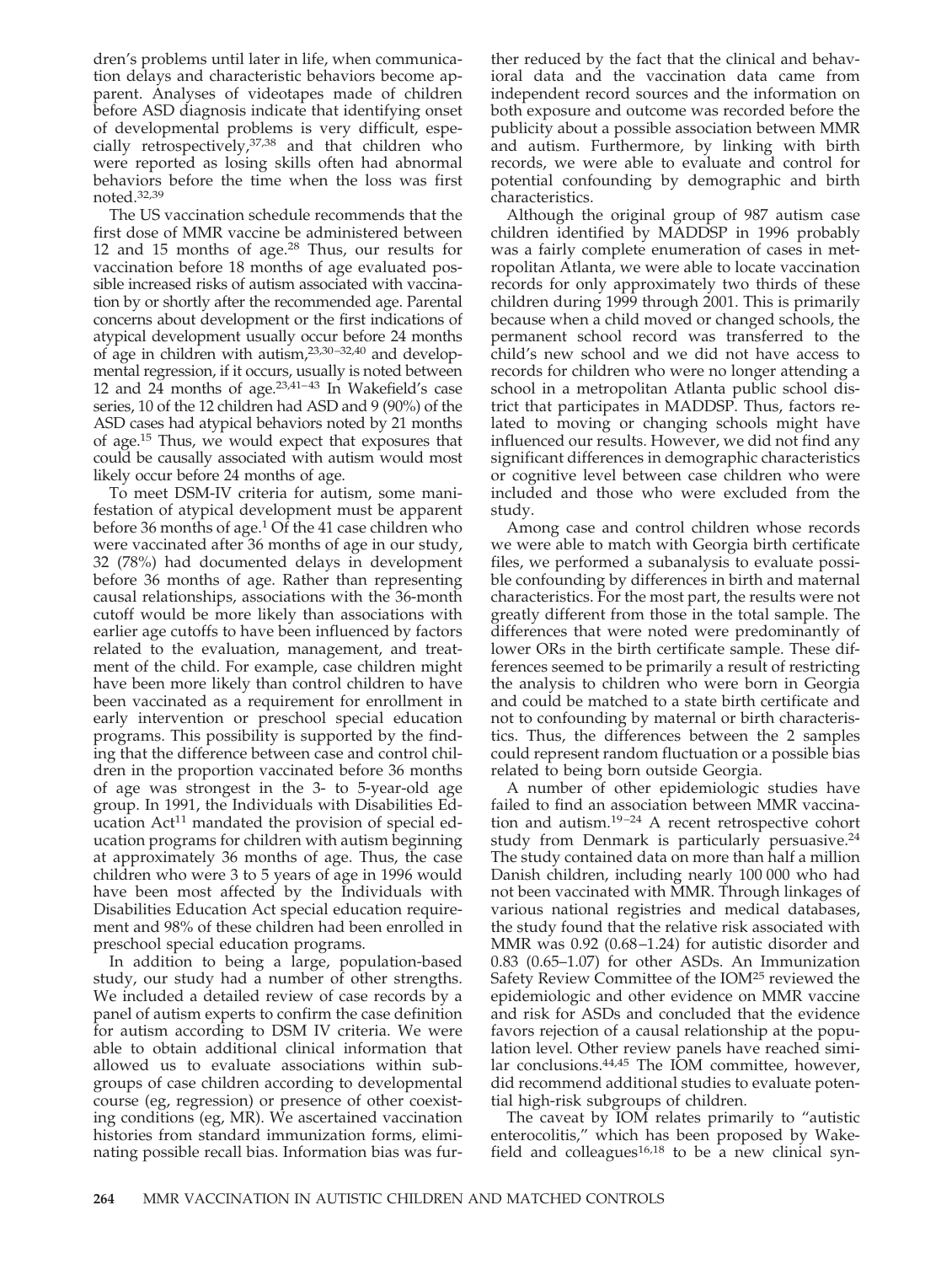drome that is associated with MMR vaccination as supported by laboratory evidence of persistent measles virus infection in the intestines of affected children. The syndrome is characterized by developmental regression along with gastrointestinal disturbances. We were not able to evaluate the syndrome because we lacked information on gastrointestinal symptoms, but we did not find an association between age at vaccination, most notably by 18 months or 24 months, and autistic regression. We found a lower proportion of cases with regression, however, than has been reported in other studies.40,46 Our number of regression cases is likely to be an underestimation because we relied on abstracted information rather than interview with the parent and we may not have captured all of the behavioral information needed to determine whether the child had regression. Analyses by other investigators have found no support for a new variant of autism $40,46$  or for the association of the MMR vaccination with regressive autism<sup>23</sup> or gastrointestinal disorders.<sup>47</sup>

In addition to regression, we evaluated other clinical subtypes of ASDs, including case children with and without MR, and case children who did not have congenital malformations or early evidence of developmental problems (and thus were at risk for onset of developmental disabilities at the recommended age for MMR vaccination). We generally did not find increased risks for any of these case subtypes associated with MMR vaccination at any age. The only exception was that case children without MR were more likely to have been vaccinated before 36 months of age than their matched control children.

Other concerns have been raised about vaccinations and autism, especially about thimerosal, the mercury-containing preservative that until recently had been included in multidose preparations of certain vaccines. $25$  In the present study, we were not able to evaluate the potential association between thimerosal exposure and autism. The routinely recommended infant vaccines that used to contain thimerosal were diphtheria-tetanus-pertussis, hepatitis B, and *Haemophilus influenzae* type b. Hepatitis B and *Haemophilus influenzae* type b vaccines, however, were not required for school attendance during the period of our study, and they were incompletely recorded in the school records. MMR vaccine has never contained thimerosal. Single-antigen measles vaccine has been hypothesized to be safer than MMR,<sup>48</sup> but we had too few children who received measles vaccine alone to be able to evaluate this possibility. We performed an analysis in which we evaluated associations with any measles-containing vaccine; the results were similar to those for MMR vaccine (data not shown). We did not evaluate associations with the second dose of MMR vaccine because it is usually administered between 4 and 6 years of age, which is after the 36-month age limit for autism onset as defined by the DSM-IV.1

# **CONCLUSION**

From a large population-based case-control study that included a well-defined case group and a comparison group of children selected from the same community, we found that, overall, the age at time of first MMR administration was similar among case and control children. Case children, especially those 3 to 5 years of age, were more likely than control children to have been vaccinated before 36 months of age. A majority of case children who were vaccinated after 36 months of age, however, had indications of developmental problems before 36 months of age. The difference in vaccination coverage by 36 months of age between case and control children is likely to be an artifact of immunization requirements for preschool special education attendance in case children.

#### **ACKNOWLEDGMENTS**

We appreciate the contributions of Nancy Doernberg, Catherine Rice, Catherine Murphy, Melissa Talley, Kimberly Obasuyie, Lori Chandler, Claudia Bryant Johnson, Veronica Boyd, and Teri Hirschfield in protocol development, data collection, and review of records; and David Savitz, Susan Hyman, Eric Fombonne, Robert Davis, Irva Hertz-Piciotto, and Owen Devine for review of the study analysis plan and earlier drafts of the manuscript.

#### **REFERENCES**

- 1. American Psychiatric Association. *Diagnostic and Statistical Manual of Mental Disorders.* 4th ed. Washington, DC: American Psychiatric Association; 1994
- 2. Baird G, Charman T, Baron-Cohen S, et al. A screening instrument for autism at 18 months of age: a 6-year follow-up study. *J Am Acad Child Adolesc Psychiatry*. 2000;39:694–702
- 3. Bertrand J, Mars A, Boyle C, Bove F, Yeargin-Allsopp M, Decoufle P. Prevalence of autism in a United States population: the Brick Township, New Jersey, investigation. *Pediatrics*. 2001;108:1155–1161
- 4. Chakrabarti S, Fombonne E. Pervasive developmental disorders in preschool children. *JAMA*. 2001;285:303–309
- 5. Yeargin-Allsopp M, Rice C, Karapurkar T, Doernberg N, Boyle C, Murphy C. The prevalence of autism: Metropolitan Atlanta. *JAMA*. 2003;289:49–55
- 6. Bohman M, Bohman I, Bjorck P, et al. Childhood psychosis in a northern Swedish county: some preliminary findings from an epidemiological survey. In: Schmidt M, Remschmidt H, eds. *Epidemiological Approaches in Child Psychiatry: II*. New York, NY: Thieme-Stratton; 1983:164–173
- 7. McCarthy P, Fitzgerald M, Smith M. Prevalence of childhood autism in Ireland. *Irish Med J*. 1984;77:129–130
- 8. Gillberg C. Infantile autism and other childhood psychoses in a Swedish urban region: epidemiological aspects. *J Child Psychol Psychiatry*. 1984; 25:45–43
- 9. Steinhausen H, Gobel D, Breinlinger M, et al. A community survey of infantile autism. *J Am Acad Child Psychiatry*. 1986;25:186–189
- 10. Fombonne E. Epidemiological trends in rates of autism. *Mol Psychiatry*. 2002;7:S4–S6
- 11. US Department of Education, Office of Special Education Programs, Data Analysis System (DANS). *Number of Children Served Under IDEA by Disability and Age Group, During the 1989–90 Through 1998–1999 School Years. Twenty-Second Annual Report to Congress on the Implementation of the Individuals with Disabilities Education Act*. Washington, DC: US Department of Education; 2000:II-20
- 12. California Health and Human Services Agency, Department of Developmental Services. *Changes in the Population of Persons With Autism and Pervasive Developmental Disorders in California's Developmental Services System: 1987 Through 1998: A Report to the Legislature, March 1, 1999*. Sacramento, CA: California Health and Human Services Agency; 1999
- 13. Croen L, Grether J, Hoogstrate J, Selvin S. The changing prevalence of autism in California. *J Autism Dev Dis*. 2002;32:207–215
- 14. Byrd RS. Report to the legislature on the principal findings from the epidemiology of autism in California: a comprehensive pilot study. Davis, CA: M.I.N.D. Institute, University of California, Davis; 2002. Available at: mindinstitute.ucdmc.ucdavis.edu/news/study\_final.pdf
- 15. Wakefield AJ, Murch S, Anthony A, et al. Ileal lymphoid nodular hyperplasia, non-specific colitis, and regressive developmental disorder in children. *Lancet*. 1998;351:637–641
- 16. Wakefield AJ, Anthony A, Murch S, et al. Enterocolitis in children with developmental disorders. *Am J Gastroenterol*. 2000;95:2285–2295
- 17. Kawashimi H, Takayuki M, Kashiwagi Y, Takekuma K, Akinori H, Wakefield A. Detection and sequencing of measles virus from periph-